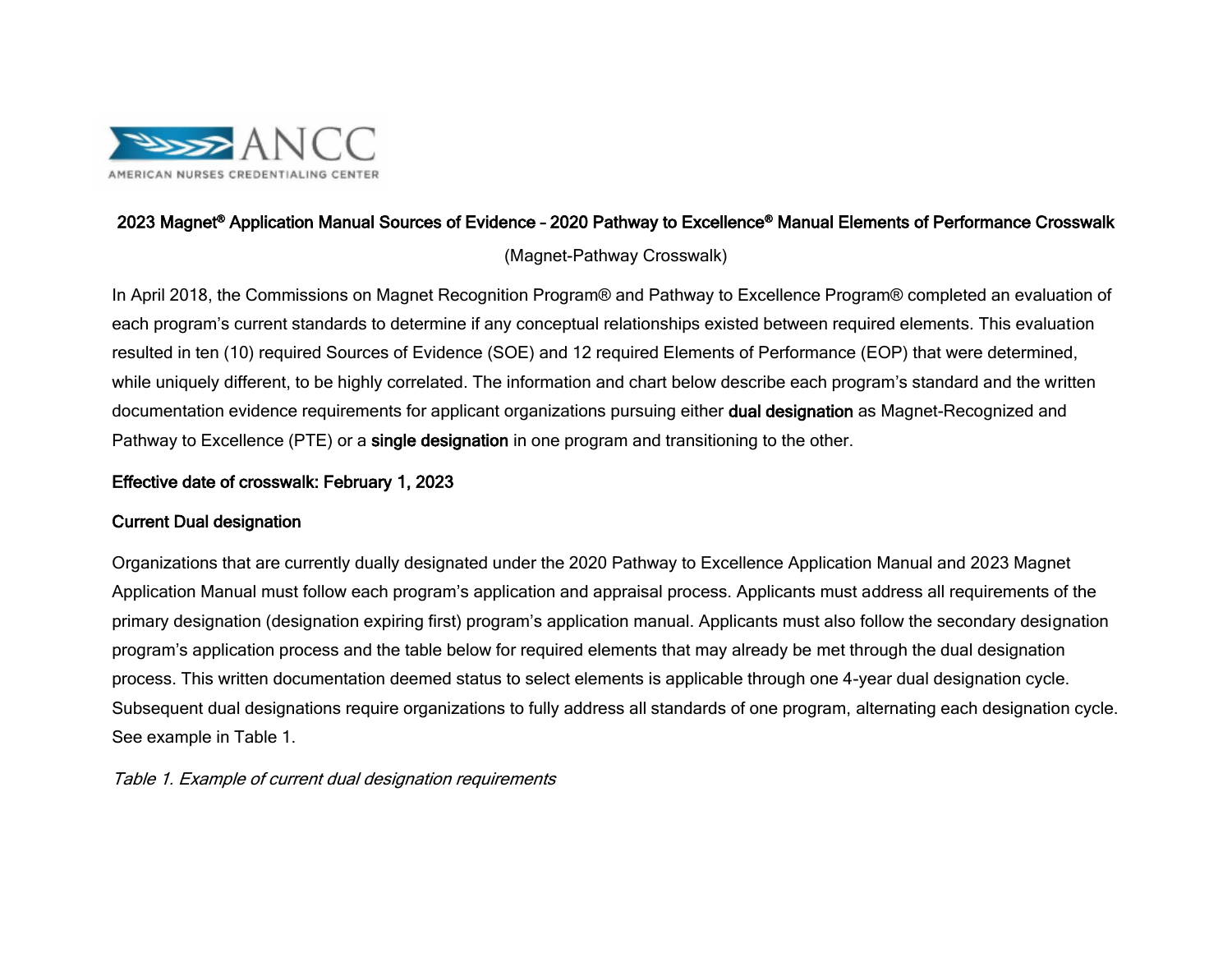| <b>DUAL Designation #1</b> | Designation expiring first: PTE             | Re-designation: Magnet Recognition                                                |
|----------------------------|---------------------------------------------|-----------------------------------------------------------------------------------|
| <b>Hospital XYZ</b>        | Address all PTE EOPs<br>- Submit ODF        | Address Magnet SOEs with exceptions<br>per crosswalk table below<br>- Submit DDCT |
|                            |                                             |                                                                                   |
| <b>DUAL Designation #2</b> | Designation expiring first: Magnet          | Re-designation: PTE                                                               |
| <b>Hospital ABC</b>        | <b>Address Magnet SOEs</b><br>- Submit DDCT | Address all PTE EOPs with exceptions<br>per crosswalk table below<br>- Submit ODF |

### New Dual Designation (never held simultaneous designations)

Organizations that are currently designated as Pathway or Magnet-Recognized and desire dual designation must follow each program's application and appraisal process. The organization must be currently designated in one program at time of Written Documentation submission for the second program. Extensions are honored as per policy however if the first program's current designation expires, it is no longer a dual designation, and the applicant must address all standards as a single applicant for that program. The organization's current program designation must address all standards per that program's application manual. The second program's designation follows its program's application process and the table below for required standards that may already be met through the dual designation process. This by-pass approach to the written documentation phase standard is applicable through one 4-year dual designation cycle. Subsequent dual designations require organizations to fully address all standards of one program, alternating each designation cycle. See example in Table 2.

#### Table 2. Example of new dual designation requirements

| <b>DUAL Designation #1</b> | Documentation Deadline                                                              | Designation expiring first:                                                          | Then apply for: PTE                                                                  |
|----------------------------|-------------------------------------------------------------------------------------|--------------------------------------------------------------------------------------|--------------------------------------------------------------------------------------|
|                            |                                                                                     | Magnet                                                                               |                                                                                      |
| Hospital XYZ               | Must be currently<br>designated in one program<br>at time of document<br>submission | Address Magnet SOEs with<br>exceptions per crosswalk table<br>below<br>- Submit DDCT | Address all PTE EOPs with<br>exceptions per crosswalk table<br>below<br>- Submit ODF |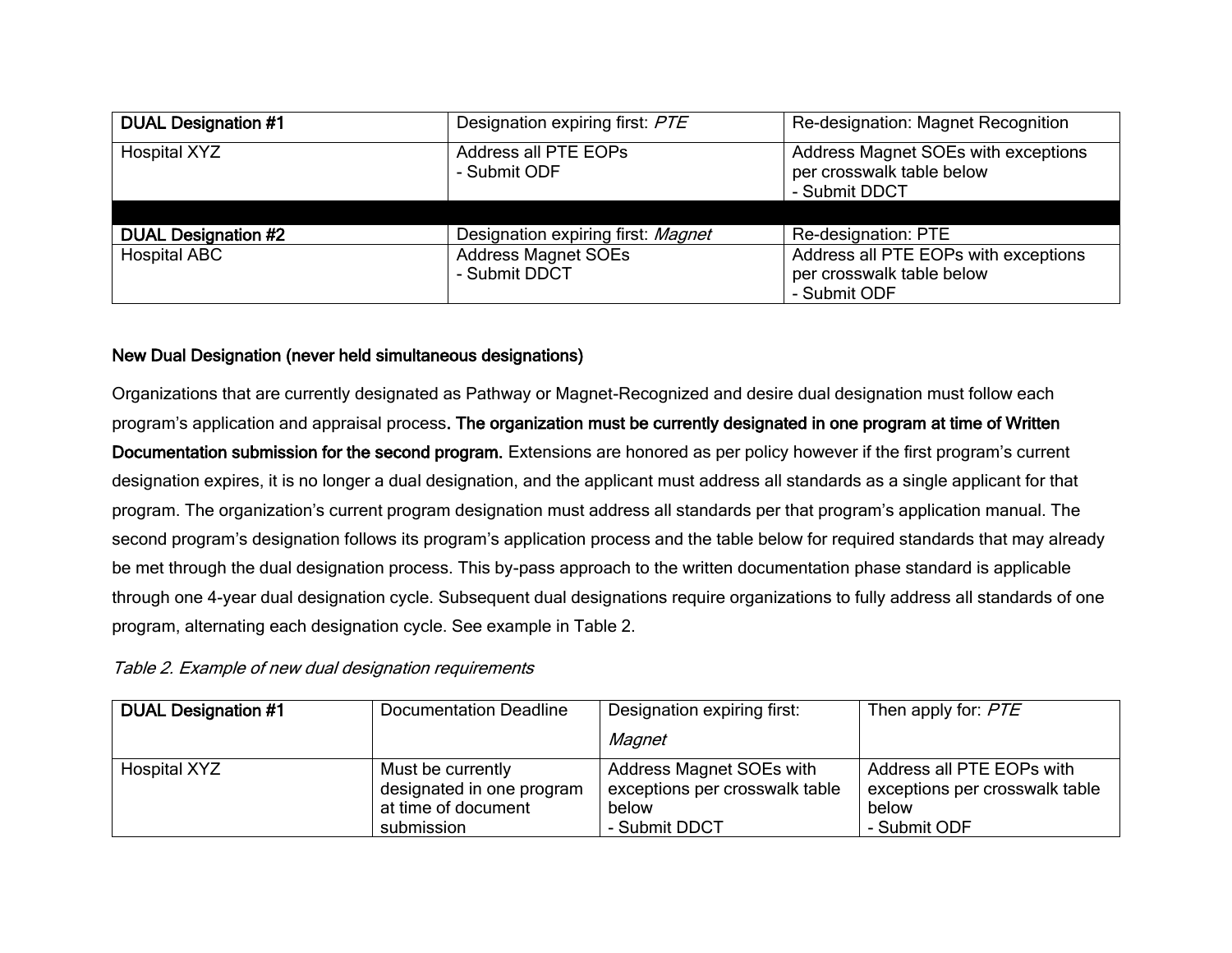| <b>DUAL Designation #2</b> | Documentation Deadline                                                              | Designation expiring first: PTE            | Then apply for: <i>Magnet</i>                                                        |
|----------------------------|-------------------------------------------------------------------------------------|--------------------------------------------|--------------------------------------------------------------------------------------|
| <b>Hospital ABC</b>        | Must be currently<br>designated in one program<br>at time of document<br>submission | <b>Address Magnet EOPs</b><br>- Submit ODF | Address Magnet SOEs with<br>exceptions per crosswalk table<br>below<br>- Submit DDCT |

#### Subsequent Dual Designations

Each dually designated organization must follow the policies and requirements of each respective program. Failure to remain designated (e.g., voluntary withdrawal, failure to reapply, evidence of non-compliance) in one program does not limit the organization from continuing designation (as a single applicant) in the second program. The written documentation standards by-pass process outlined in the crosswalk table below is the single benefit to organizational applicants seeking dual designation. The other steps in the appraisal process for each program remain. Each Commission will determine designation based on the organization's proven ability to meet and sustain program requirements.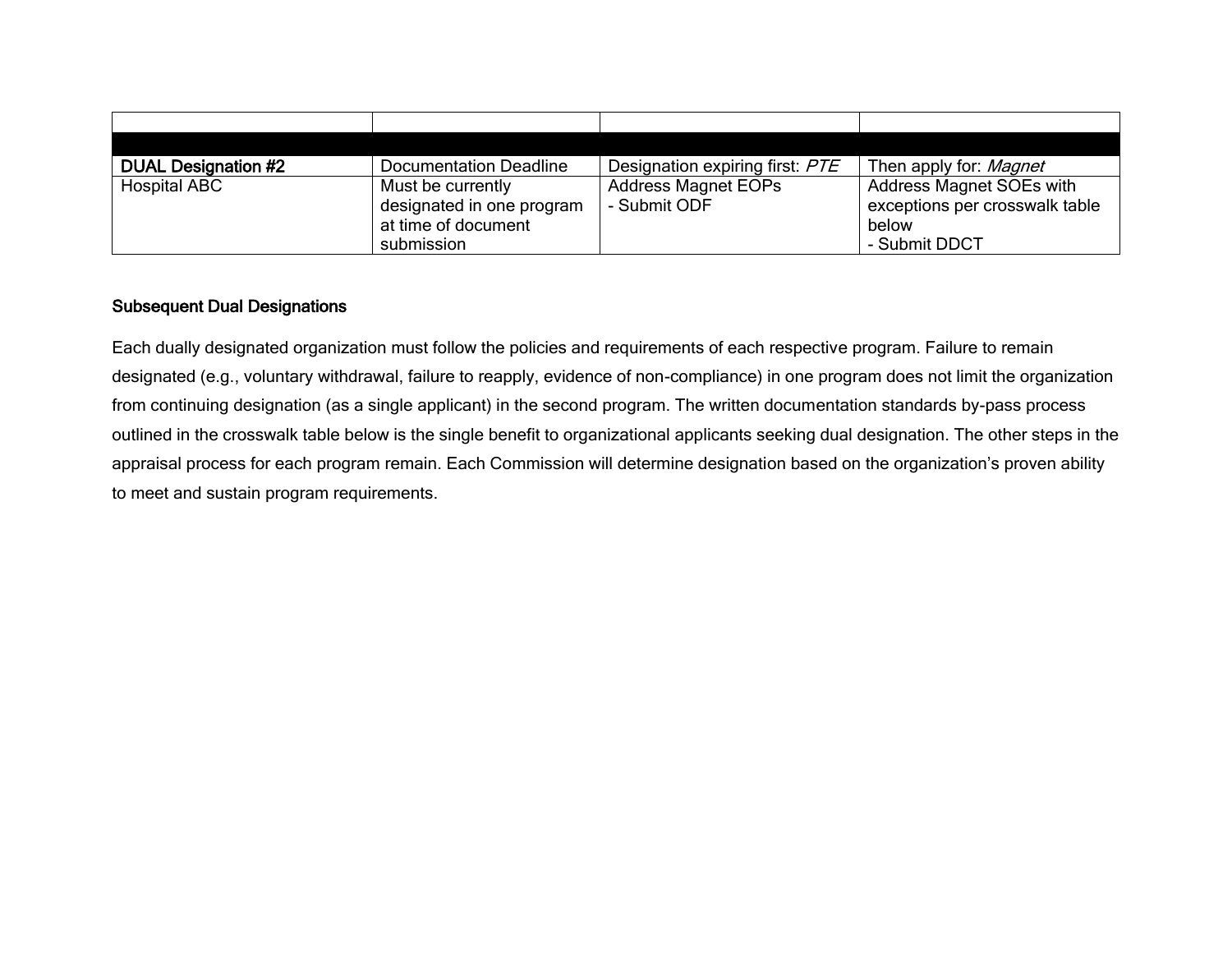# 2023 Magnet Application Manual – 2020 Pathway Application Manual Crosswalk Table

| <b>Topic</b>           | Pathway 2020 EOP (Element of                                                                                                                                                                                                                                                                                                                                                                                                                                                                                                                                                                                                                                                                                                                  | <b>EOP</b> | Evidence                                                                   | <b>SOE</b>      | Magnet 2023 SOE (Source of Evidence)                                                                                                                                                                                                                                                                                                                                                                                                                                                                                                                                                                                                                                                                                                                                                                                                                                                                                       |
|------------------------|-----------------------------------------------------------------------------------------------------------------------------------------------------------------------------------------------------------------------------------------------------------------------------------------------------------------------------------------------------------------------------------------------------------------------------------------------------------------------------------------------------------------------------------------------------------------------------------------------------------------------------------------------------------------------------------------------------------------------------------------------|------------|----------------------------------------------------------------------------|-----------------|----------------------------------------------------------------------------------------------------------------------------------------------------------------------------------------------------------------------------------------------------------------------------------------------------------------------------------------------------------------------------------------------------------------------------------------------------------------------------------------------------------------------------------------------------------------------------------------------------------------------------------------------------------------------------------------------------------------------------------------------------------------------------------------------------------------------------------------------------------------------------------------------------------------------------|
|                        | Performance)                                                                                                                                                                                                                                                                                                                                                                                                                                                                                                                                                                                                                                                                                                                                  |            | <b>Requirements</b>                                                        |                 |                                                                                                                                                                                                                                                                                                                                                                                                                                                                                                                                                                                                                                                                                                                                                                                                                                                                                                                            |
| mentoring              | <b>EOP 6.7</b><br>a. Provide a narrative written by a direct<br>care nurse describing how he or she has<br>been mentored in the organization. Include<br>a description of a specific mentoring<br>relationship and how it influenced his or<br>her professional<br>growth. Include dates of the mentoring<br>relationship within the required 36 month<br>timeframe.<br><b>AND</b><br>b. Provide a narrative written by a non-<br>direct care nurse describing how he or she<br>has been mentored in the organization.<br>Include a description of a specific<br>mentoring relationship and how it<br>influenced his or her professional growth.<br>Include dates of the mentoring relationship<br>within the required 36 month<br>timeframe. | 6.7        | Proof of<br>designation<br>meets this<br>standard for<br>either<br>program | TL <sub>9</sub> | TL <sub>9</sub><br>Choose two of the following (one example<br>must be from the ambulatory care setting,<br>if applicable):<br>a. Provide one example, with supporting<br>evidence, of an individual mentoring plan<br>or an established mentoring program for<br>clinical nurse(s).<br>b. Provide one example, with supporting<br>evidence, of an individual mentoring plan<br>or an established mentoring program for<br>Nurse Manager(s).<br>c. Provide one example, with supporting<br>evidence, of an individual mentoring plan<br>or an established mentoring program for<br>Nurse AVP(s)/Nurse Director(s).<br>d. Provide one example, with supporting<br>evidence, of an individual mentoring plan<br>or an established mentoring program for<br>APRN(s).<br>e. Provide one example, with supporting<br>evidence, of an individual mentoring plan<br>or an established mentoring program for<br>CNO <sub>s</sub> . |
| succession<br>planning | <b>EOP 6.8</b><br>a. Describe how the organization fosters<br>the growth of direct care nurses as<br>emerging nurse leaders within or outside of<br>the organization.<br><b>AND</b><br>b. Provide an example of how the<br>organization fostered the growth of a direct                                                                                                                                                                                                                                                                                                                                                                                                                                                                       | 6.8<br>6.9 | Proof of<br>designation<br>meets this<br>standard for<br>either<br>program | <b>TL10</b>     | <b>TL10</b><br>Choose two of the following (one example<br>must be from the ambulatory care setting,<br>if applicable):<br>a. Provide one example, with supporting<br>evidence, of succession-planning<br>activities for the Nurse Manager role.                                                                                                                                                                                                                                                                                                                                                                                                                                                                                                                                                                                                                                                                           |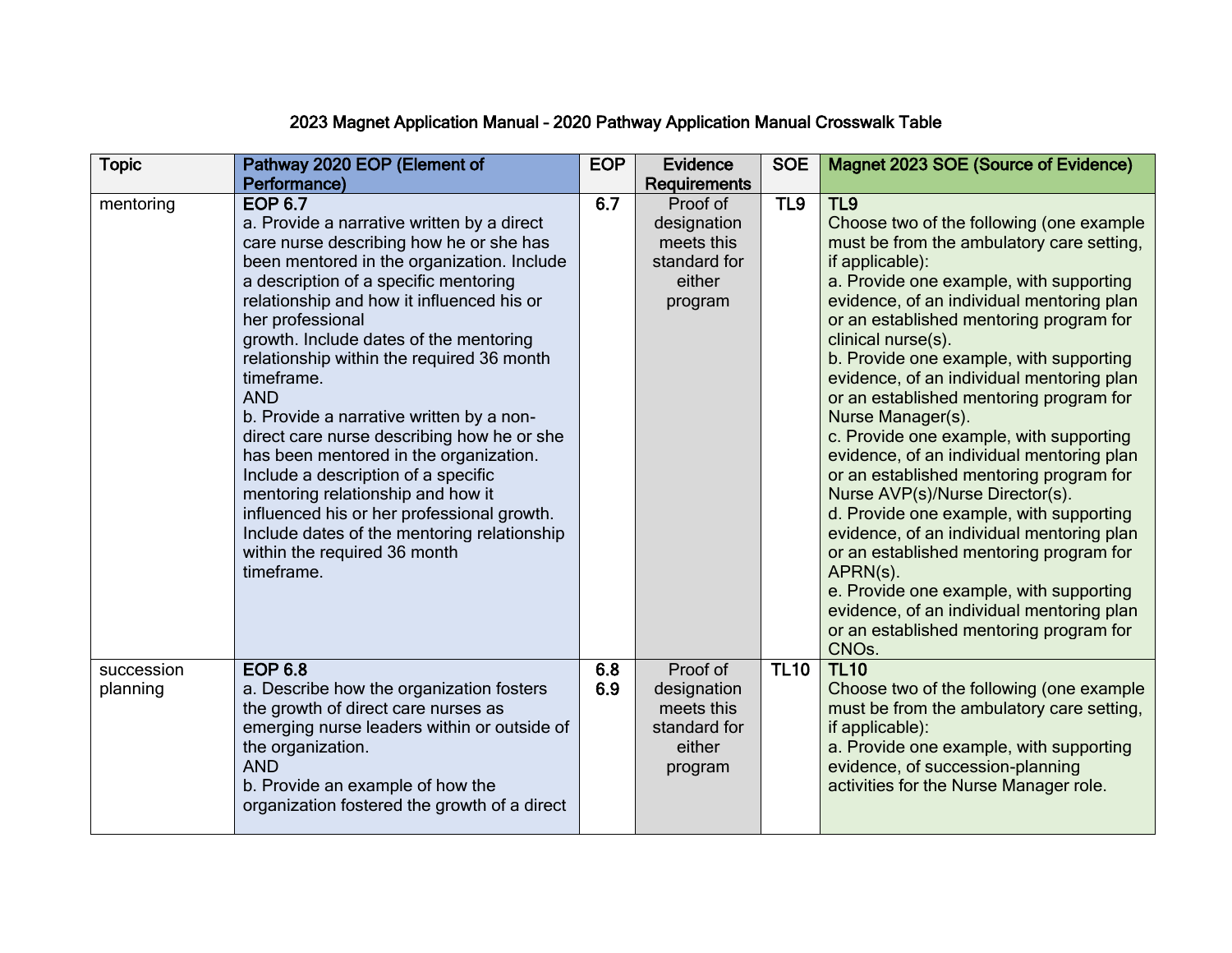| <b>Topic</b>               | Pathway 2020 EOP (Element of                                                                                                                                                                                                                                                                                                                                                                                                                                                                                                                                                                                                                                                 | <b>EOP</b> | Evidence                                                                                                                             | <b>SOE</b>      | Magnet 2023 SOE (Source of Evidence)                                                                                                                                                                                                                                                                                                                                                                                                                      |
|----------------------------|------------------------------------------------------------------------------------------------------------------------------------------------------------------------------------------------------------------------------------------------------------------------------------------------------------------------------------------------------------------------------------------------------------------------------------------------------------------------------------------------------------------------------------------------------------------------------------------------------------------------------------------------------------------------------|------------|--------------------------------------------------------------------------------------------------------------------------------------|-----------------|-----------------------------------------------------------------------------------------------------------------------------------------------------------------------------------------------------------------------------------------------------------------------------------------------------------------------------------------------------------------------------------------------------------------------------------------------------------|
|                            | Performance)<br>care nurse who aspired to be an emerging<br>nurse leader.<br>Include the date(s) the organization<br>fostered growth within the required 36-<br>month timeframe<br><b>EOP 6.9</b><br>a. Describe how the organization uses<br>succession planning to develop nurses for<br>a nursing leadership role.<br><b>AND</b><br>b. Provide a narrative written by a nurse in<br>a leadership role describing how he or she<br>benefitted from the organization's<br>leadership succession planning as<br>described in 6.9a. Include date the nurse<br>was impacted by the organization's<br>leadership succession planning within the<br>required 36-month timeframe. |            | <b>Requirements</b>                                                                                                                  |                 | b. Provide one example, with supporting<br>evidence, of succession-planning<br>activities for the Nurse AVP/Nurse<br>Director role.<br>c. Provide one example, with supporting<br>evidence, of succession-planning<br>activities for the APRN role.<br>d. Provide one example, with supporting<br>evidence, of succession-planning<br>activities for the CNO role.                                                                                        |
| specialty<br>certification | <b>EOP 6.6</b><br>Describe how the organization supports<br>direct care nurses to pursue specialty<br>certification.                                                                                                                                                                                                                                                                                                                                                                                                                                                                                                                                                         | 6.6        | <b>Success Pays</b><br>enrollment<br>acceptable for<br>PTE but not<br>Magnet.<br>Magnet<br>applicants<br>must address<br><b>SE3.</b> | SE <sub>3</sub> | SE <sub>3</sub><br>Provide a narrative description of the<br>organization's action plan for registered<br>nurses' progress toward obtaining<br>professional board certification; narrative<br>must include:<br>State the targeted goal.<br>$\bullet$<br>How the target was established.<br>What strategies were used to<br>achieve or maintain the target.<br>How the nurses are supported to<br>achieve or maintain professional<br>board certification. |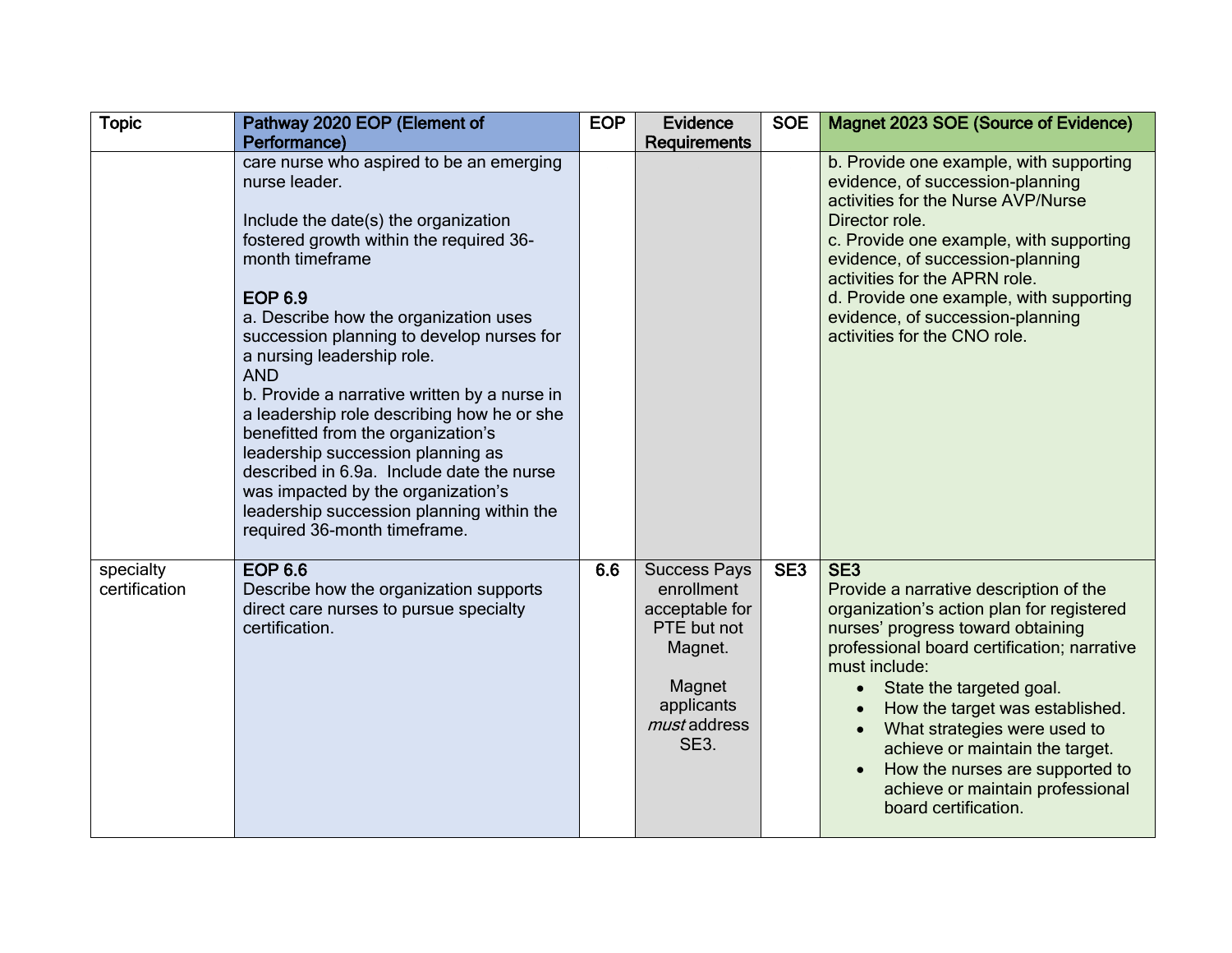| <b>Topic</b>              | Pathway 2020 EOP (Element of                                                                                                                                                                                                                                                                                                                               | <b>EOP</b> | <b>Evidence</b>                                                                                                                                                                    | <b>SOE</b>  | Magnet 2023 SOE (Source of Evidence)                                                                                                                                                                                                                                                                                                                                                                                                                                                                                                                                                                                                                                                                                                                                                                                                                                                                                                                                                                                                                                                                                                                                                                                                                                                      |
|---------------------------|------------------------------------------------------------------------------------------------------------------------------------------------------------------------------------------------------------------------------------------------------------------------------------------------------------------------------------------------------------|------------|------------------------------------------------------------------------------------------------------------------------------------------------------------------------------------|-------------|-------------------------------------------------------------------------------------------------------------------------------------------------------------------------------------------------------------------------------------------------------------------------------------------------------------------------------------------------------------------------------------------------------------------------------------------------------------------------------------------------------------------------------------------------------------------------------------------------------------------------------------------------------------------------------------------------------------------------------------------------------------------------------------------------------------------------------------------------------------------------------------------------------------------------------------------------------------------------------------------------------------------------------------------------------------------------------------------------------------------------------------------------------------------------------------------------------------------------------------------------------------------------------------------|
|                           | Performance)                                                                                                                                                                                                                                                                                                                                               |            | Requirements                                                                                                                                                                       |             |                                                                                                                                                                                                                                                                                                                                                                                                                                                                                                                                                                                                                                                                                                                                                                                                                                                                                                                                                                                                                                                                                                                                                                                                                                                                                           |
| transition to<br>practice | <b>EOP 6.2</b><br>a. Describe the strategy(ies), other than<br>orientation, that the organization has in<br>place for newly graduated nurses to<br>transition to practice.<br><b>AND</b><br>b. Provide a narrative written by a newly<br>graduated nurse describing how the<br>strategy(ies) described in 6.2a prepared<br>them to transition to practice. | 6.2a       | <b>National</b><br>accreditation<br>acceptable for<br>PTE and<br>Magnet.<br>If not<br>nationally<br>accredited<br>program,<br>need to<br>address EOP<br>6.2 and/or<br><b>SE11.</b> | <b>SE11</b> | <b>SE11</b><br>a. Provide evidence of a nationally<br>accredited transition to practice program.<br><b>OR</b><br>Select three examples; for each example,<br>include narrative description of the<br>five domains of the transition to practice<br>program and evidence of quality<br>outcomes to demonstrate the<br>effectiveness of the selected transition to<br>practice<br>program.<br>b. Provide one example, with supporting<br>evidence, that demonstrates the<br>effectiveness of the transition to practice<br>program for new graduate nurse(s).<br>c. Provide one example, with supporting<br>evidence, that demonstrates the<br>effectiveness of the transition to practice<br>program of a newly hired experienced<br>nurse into the nursing practice<br>environment.<br>d. Provide one example, with supporting<br>evidence, that demonstrates the<br>effectiveness of the transition to practice<br>program of a nurse transferring within the<br>organization to a new nurse practice<br>environment.<br>e. Provide one example, with supporting<br>evidence, that demonstrates the<br>effectiveness of the transition to practice<br>program of an APRN into the practice<br>environment.<br>f. Provide one example, with supporting<br>evidence, that demonstrates the |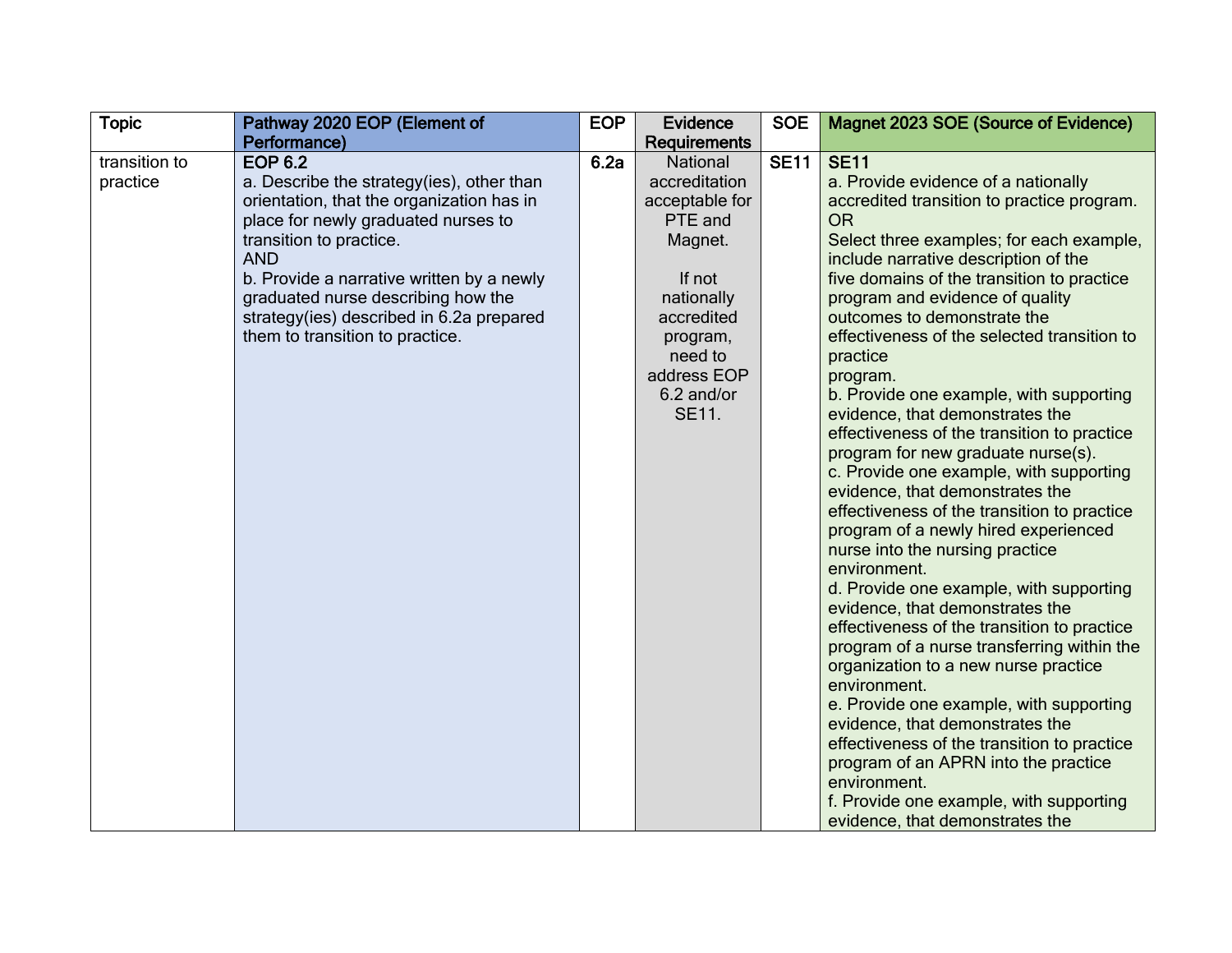| <b>Topic</b>                       | Pathway 2020 EOP (Element of                                                                                                                                                                                                                                                                                                                                                                                                                                                                                                                                                                                                                                     | <b>EOP</b> | <b>Evidence</b>                                                             | <b>SOE</b>      | Magnet 2023 SOE (Source of Evidence)                                                                                                                                                                                                                                                                                                                                                                                                                                                                                        |
|------------------------------------|------------------------------------------------------------------------------------------------------------------------------------------------------------------------------------------------------------------------------------------------------------------------------------------------------------------------------------------------------------------------------------------------------------------------------------------------------------------------------------------------------------------------------------------------------------------------------------------------------------------------------------------------------------------|------------|-----------------------------------------------------------------------------|-----------------|-----------------------------------------------------------------------------------------------------------------------------------------------------------------------------------------------------------------------------------------------------------------------------------------------------------------------------------------------------------------------------------------------------------------------------------------------------------------------------------------------------------------------------|
|                                    | Performance)                                                                                                                                                                                                                                                                                                                                                                                                                                                                                                                                                                                                                                                     |            | <b>Requirements</b>                                                         |                 |                                                                                                                                                                                                                                                                                                                                                                                                                                                                                                                             |
|                                    |                                                                                                                                                                                                                                                                                                                                                                                                                                                                                                                                                                                                                                                                  |            |                                                                             |                 | effectiveness of the transition to practice<br>program of Nurse Managers into the new                                                                                                                                                                                                                                                                                                                                                                                                                                       |
|                                    |                                                                                                                                                                                                                                                                                                                                                                                                                                                                                                                                                                                                                                                                  |            |                                                                             |                 | role.                                                                                                                                                                                                                                                                                                                                                                                                                                                                                                                       |
| community,<br>population<br>health | <b>EOP 4.9</b><br>a. Describe how the organization<br>contributes to improving population health.<br><b>AND</b><br>b. Provide one example of how nurse's<br>(nurses') contribution has impacted a<br>specific population. Include the date of the<br>contribution within the required 36-month<br>timeframe.<br><b>EOP 5.6</b><br>a. Describe how the organization supports<br>and recognizes nurses' involvement in<br>community volunteer activities.<br><b>AND</b><br>b. Provide a narrative written by a nurse<br>that is in line with the description provided<br>for 5.6a about his or her experience with<br>community volunteer activity(ies), including | 4.9<br>5.6 | Proof of<br>designation<br>meets this<br>standard for<br>either<br>program. | <b>SE12</b>     | <b>SE12</b><br>a. Provide one example, with supporting<br>evidence, of the organization's<br>support of a nurse(s) who volunteer(s) in<br>a local or regional community healthcare<br>initiative which aligns with Healthy People<br>2030 or the United Nations' Sustainable<br>Development Goals.<br><b>AND</b><br>b. Provide one example, with supporting<br>evidence, of the organization's<br>support of a clinical nurse(s) who<br>volunteer(s) in a population health<br>outreach initiative, either local or global. |
|                                    | $(1)$ the activity, $(2)$ his or her perceived<br>impact on the community, and (3) the<br>support from the organization. Include date<br>of activity(ies) within the required 36-month<br>timeframe                                                                                                                                                                                                                                                                                                                                                                                                                                                              |            |                                                                             |                 |                                                                                                                                                                                                                                                                                                                                                                                                                                                                                                                             |
| Interprofessional                  | <b>EOP 3.7</b>                                                                                                                                                                                                                                                                                                                                                                                                                                                                                                                                                                                                                                                   | 3.7        | Proof of                                                                    | EP <sub>6</sub> | EP <sub>6</sub>                                                                                                                                                                                                                                                                                                                                                                                                                                                                                                             |
| care<br>coordination               | Describe how interprofessional decision-<br>making is used in the process to transition<br>patients from one level of care to another.                                                                                                                                                                                                                                                                                                                                                                                                                                                                                                                           |            | designation<br>meets this<br>standard for<br>either<br>program.             |                 | Choose two of the following:<br>a. Provide one example, with supporting<br>evidence, of nurse's(s') participation in<br>interprofessional collaborative practice to<br>ensure coordination of care from an<br>inpatient setting to an ambulatory care<br>setting.                                                                                                                                                                                                                                                           |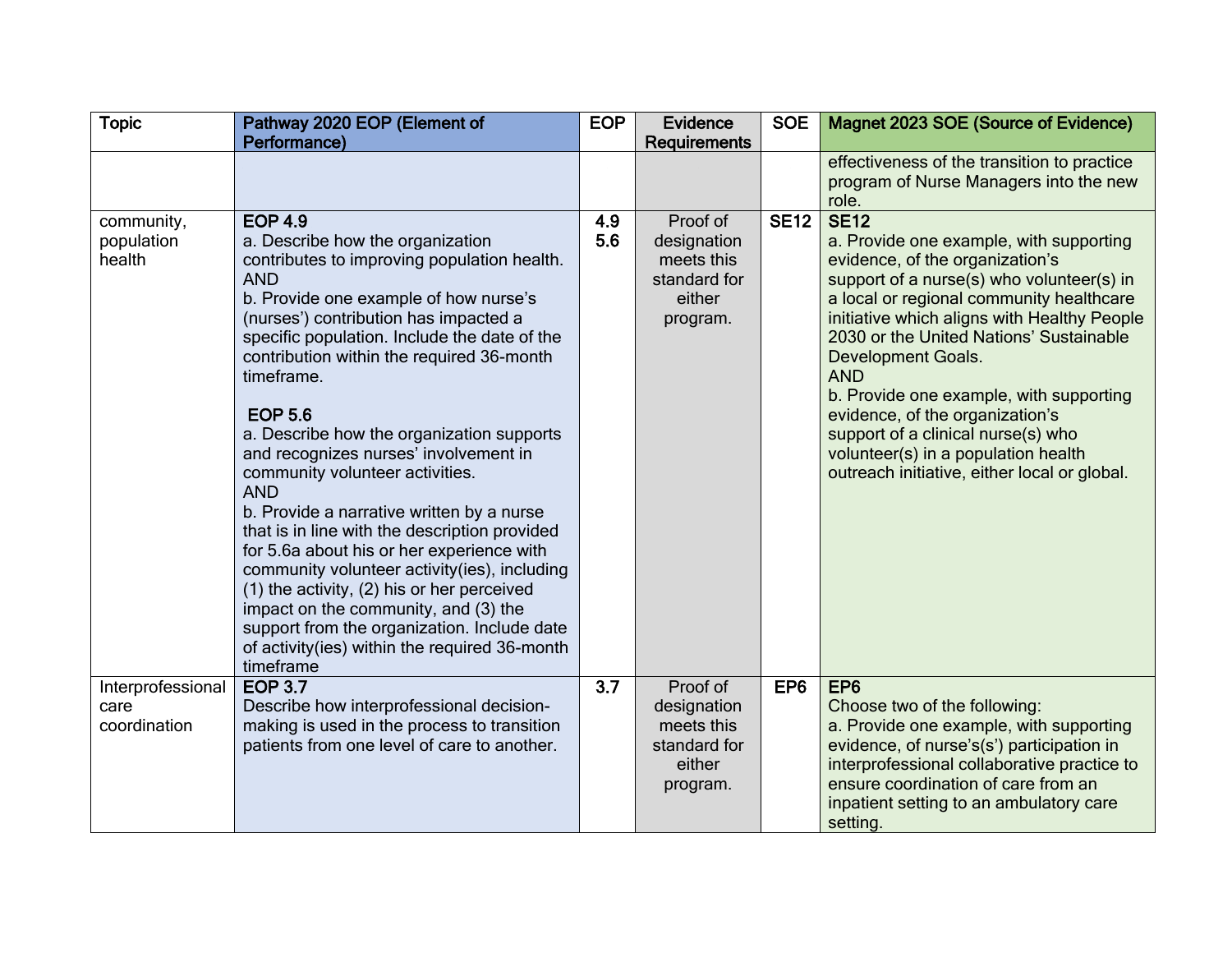| <b>Topic</b>          | Pathway 2020 EOP (Element of                                                                                                                                                                                                                                                                                                                                                                    | <b>EOP</b> | <b>Evidence</b>                                                                                 | <b>SOE</b>  | Magnet 2023 SOE (Source of Evidence)                                                                                                                                                                                                                                                                                                                                                                                                                                                                                                                                                                                                                                                                                                                                                                                                                                                                                                                              |
|-----------------------|-------------------------------------------------------------------------------------------------------------------------------------------------------------------------------------------------------------------------------------------------------------------------------------------------------------------------------------------------------------------------------------------------|------------|-------------------------------------------------------------------------------------------------|-------------|-------------------------------------------------------------------------------------------------------------------------------------------------------------------------------------------------------------------------------------------------------------------------------------------------------------------------------------------------------------------------------------------------------------------------------------------------------------------------------------------------------------------------------------------------------------------------------------------------------------------------------------------------------------------------------------------------------------------------------------------------------------------------------------------------------------------------------------------------------------------------------------------------------------------------------------------------------------------|
|                       | Performance)                                                                                                                                                                                                                                                                                                                                                                                    |            | <b>Requirements</b>                                                                             |             |                                                                                                                                                                                                                                                                                                                                                                                                                                                                                                                                                                                                                                                                                                                                                                                                                                                                                                                                                                   |
|                       |                                                                                                                                                                                                                                                                                                                                                                                                 |            |                                                                                                 |             | b. Provide one example, with supporting<br>evidence, of nurse's(s') participation in<br>interprofessional collaborative practice to<br>ensure coordination of care from an<br>ambulatory care to an inpatient setting.<br>c. Provide one example, with supporting<br>evidence, of nurse's(s') participation in<br>interprofessional collaborative practice to<br>ensure coordination among multiple<br>ambulatory care settings.                                                                                                                                                                                                                                                                                                                                                                                                                                                                                                                                  |
| performance<br>review | <b>EOP 2.8</b><br>a. Describe how feedback from peers or<br>direct report staff is incorporated into the<br>performance evaluation of nurses in<br>leadership roles.<br><b>AND</b><br>b. Provide documented evidence of a<br>completed performance evaluation for a<br>nurse in a leadership role that clearly<br>identifies where feedback from peer(s) or<br>direct report staff is included. | 2.8        | Magnet<br>designation<br>meets PTE<br>EOP 2.8.<br>Magnet<br>applicants<br>must address<br>EP13. | <b>EP13</b> | <b>EP13</b><br>Choose three of the following (one must<br>be from ambulatory care setting,<br>if applicable):<br>a. Provide one example, with supporting<br>evidence, of the use of periodic formal<br>performance review that includes a self-<br>appraisal, peer feedback process,<br>and professional development goal(s) for<br>a clinical nurse.<br>b. Provide one example, with supporting<br>evidence, of the use of periodic formal<br>performance review that includes a self-<br>appraisal, peer feedback process,<br>and professional development goal(s) for<br>a nurse manager.<br>c. Provide one example, with supporting<br>evidence, of the use of periodic formal<br>performance review that includes a self-<br>appraisal, peer feedback process, and<br>professional development goal(s) for a<br>nurse assistant vice president AVP)/nurse<br>director.<br>d. Provide one example, with supporting<br>evidence, of the use of periodic formal |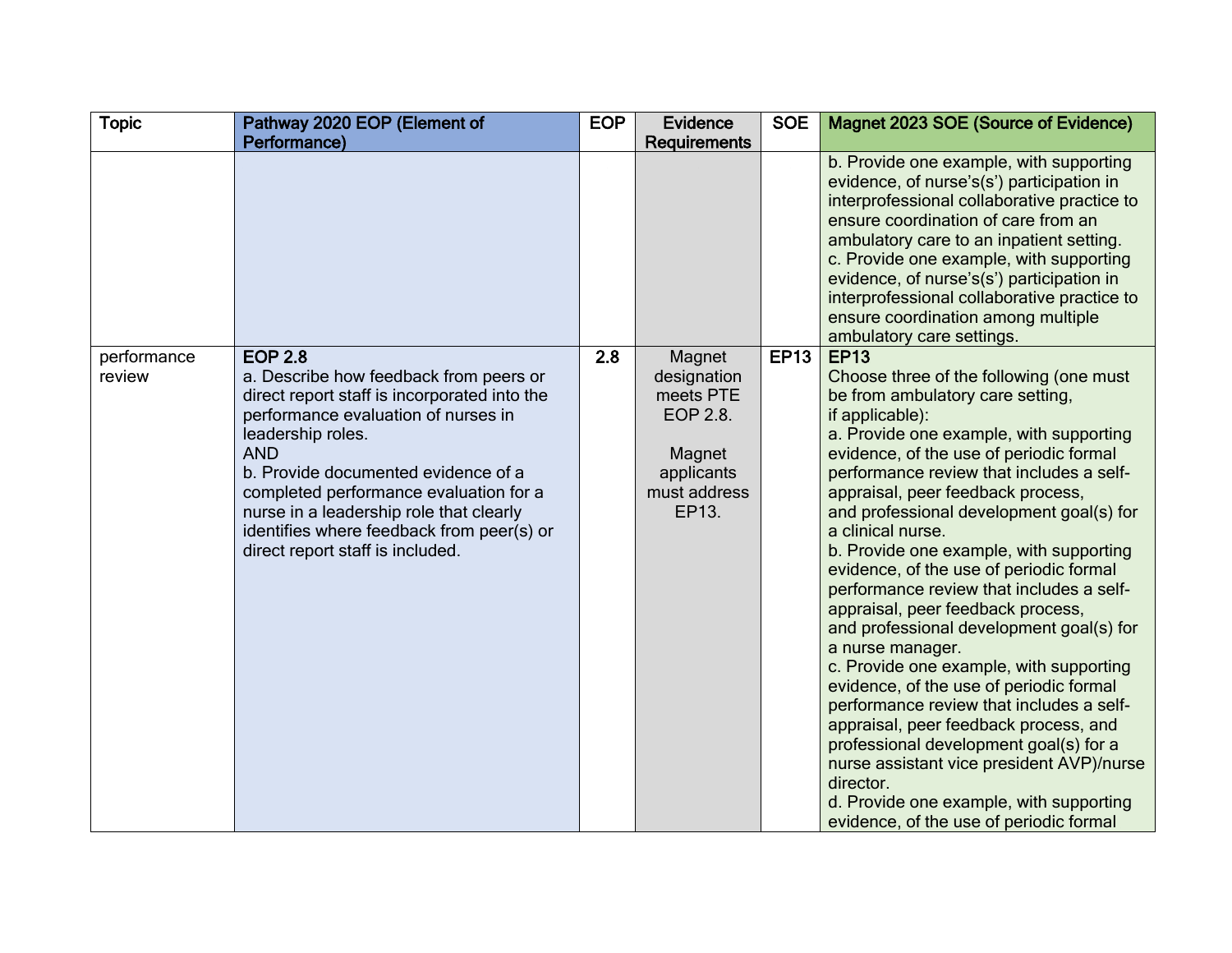| <b>Topic</b>     | Pathway 2020 EOP (Element of                                                                                                                                                                                                                                                                                                                                                                                                                                                                                                                                                             | <b>EOP</b> | <b>Evidence</b>                                                             | <b>SOE</b>  | Magnet 2023 SOE (Source of Evidence)                                                                                                                                                                                        |
|------------------|------------------------------------------------------------------------------------------------------------------------------------------------------------------------------------------------------------------------------------------------------------------------------------------------------------------------------------------------------------------------------------------------------------------------------------------------------------------------------------------------------------------------------------------------------------------------------------------|------------|-----------------------------------------------------------------------------|-------------|-----------------------------------------------------------------------------------------------------------------------------------------------------------------------------------------------------------------------------|
|                  | Performance)                                                                                                                                                                                                                                                                                                                                                                                                                                                                                                                                                                             |            | Requirements                                                                |             |                                                                                                                                                                                                                             |
|                  |                                                                                                                                                                                                                                                                                                                                                                                                                                                                                                                                                                                          |            |                                                                             |             | performance review that includes a self-<br>appraisal, peer feedback process,<br>and professional development goal(s) for<br>an advanced practice registered nurse<br>(APRN).                                               |
| decision         | <b>EOP 1.3</b>                                                                                                                                                                                                                                                                                                                                                                                                                                                                                                                                                                           | 1.3        | Proof of                                                                    | <b>EP14</b> | <b>EP14</b>                                                                                                                                                                                                                 |
| authority        | Provide one example of a change in<br>nursing practice that was the result of a<br>shared governance initiative. Include:<br>1. why the nursing practice change was<br>recommended;<br>2. how that nursing practice change was<br>based on published evidence;<br>3. a description of the new practice;<br>4. author, year, source, and title of<br>bibliographical reference(s) for the<br>published research finding or evidence<br>used to make this change; and<br>5. date example occurred within the<br>required 36 month timeframe. (i.e., when<br>the practice change occurred). |            | designation<br>meets this<br>standard for<br>either<br>program.             |             | Provide one example, with supporting<br>evidence, of clinical nurses having the<br>autonomy to make nursing care decisions<br>within the full scope of their nursing<br>practice.                                           |
| ethical concerns | <b>EOP 1.5</b><br>a. Describe the interprofessional process<br>that addresses how ethical concerns are<br>managed within the organization.<br><b>AND</b><br>b. Provide a narrative written by a nurse<br>who used the interprofessional processes<br>described in 1.5a for a situation that he or<br>she perceived as an ethical concern.<br>Include date support processes utilized<br>within the required 36-month timeframe.                                                                                                                                                          | 1.5        | Proof of<br>designation<br>meets this<br>standard for<br>either<br>program. | <b>EP15</b> | <b>EP15</b><br>Provide one example, with supporting<br>evidence, of nurse(s), as participant(s) of<br>an interprofessional team, applying<br>available resources to address ethical<br>issues related to clinical practice. |